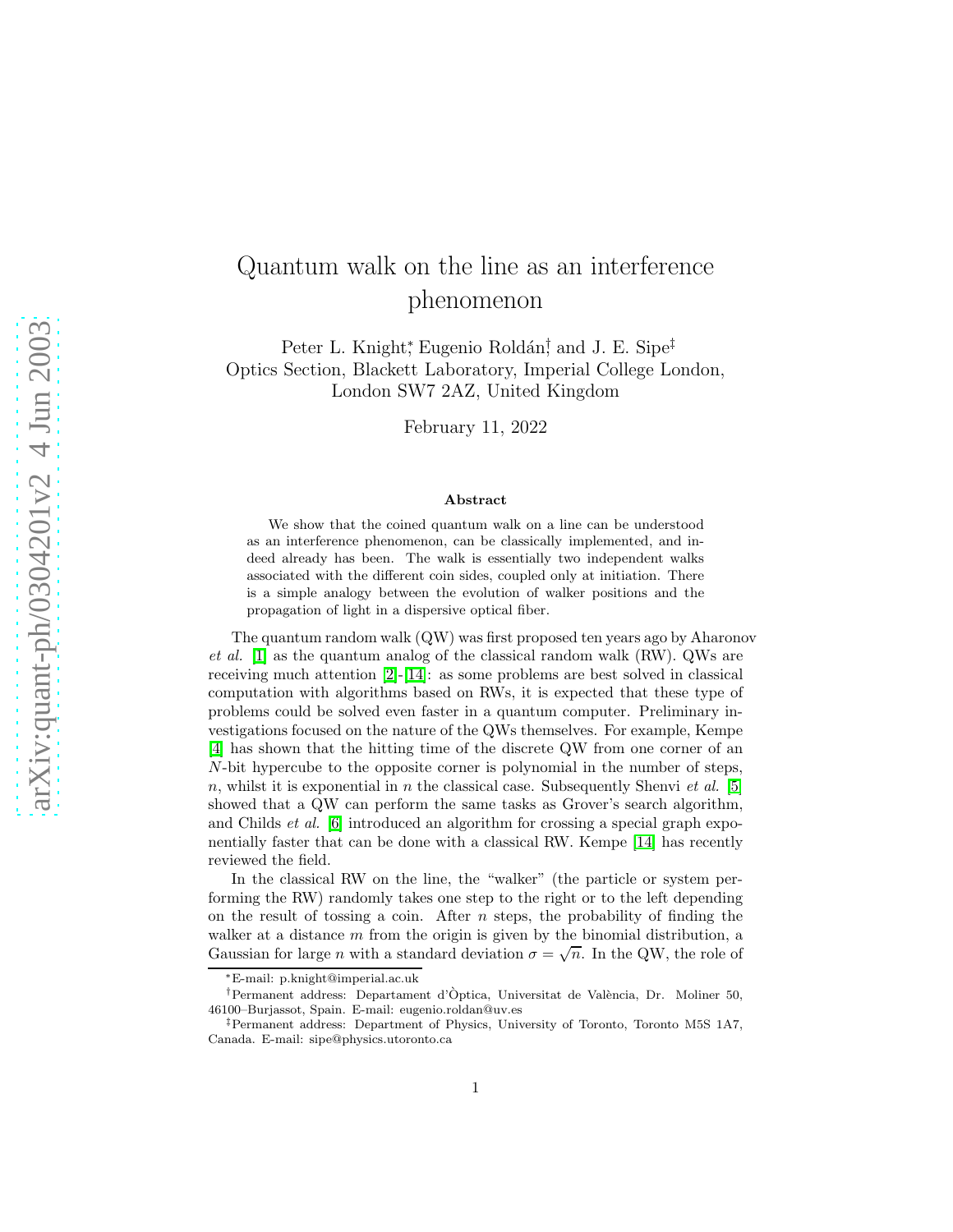the coin is played by a qubit (as, e.g. a two–level atom or a spin– $1/2$  particle). As its classical counterpart, the quantum walker moves to the right or to the left depending on the internal state of the qubit. After each displacement, the state of the qubit is set to a superposition state by means of a suitable unitary transformation, typically a Hadamard, that plays the role of the toss of the coin in the RW. Yet the QW is not a random walk, as its time evolution is completely deterministic. The probability distribution in the quantum case is very different from the classical one: it resembles the Airy function (Fig.1) and has a standard deviation that is linear with  $n$ . This is the *discrete* time QW that should be distinguished from the continuous time QW [\[2,](#page-5-1) [14\]](#page-6-0), which we will not consider here.

Possible implementations of the QW have been proposed by a number of authors [\[10,](#page-5-5) [11,](#page-5-6) [12\]](#page-6-1). Here we show that a classical implementation of the QW is possible, in analogy with other processes usually associated with quantum computing [\[15,](#page-6-2) [16,](#page-6-3) [17,](#page-6-4) [18\]](#page-6-5). Indeed, we point out that a classical implementation very similar to the one we are proposing has actually been implemented by Bouwmeester et al.[\[19\]](#page-6-6), in the context of the optical Galton board, without the authors explicitly noting this. Other classical (interferometric) implementations of the QW have been proposed recently [\[8,](#page-5-7) [13\]](#page-6-7), but in them the number of necessary optical elements grows quickly with the number of steps in the QW, something that does not occur in our scheme. Finally, by re-examining the difference equations for the walker we show that the nature of propagation is simpler than has been previously appreciated.

In our classical approach the role of the walker is played by the frequency of a light field, and the role of the coin is played by its polarization state. The light field

$$
\vec{E} = \sum_{m=-l}^{l} \vec{E}_m \exp\left[i\left(\omega_0 + m\bar{\omega}\right)t - ik_m z\right] + c.c.,\tag{1}
$$

 $(\omega_0)$  is the carrier frequency and  $\bar{\omega}$  is the frequency difference between successive frequency components), can be represented by the abstract state

$$
|\psi) = \sum_{m=-l}^{l} [R_m | m, x) + L_m | m, y],
$$
 (2)

where  $R_m \equiv \hat{x} \cdot \vec{u}_m$  and  $L_m \equiv \hat{y} \cdot \vec{u}_m$  ( $\vec{u}_m = \vec{E}_m / |\vec{E}_m|$ ) and  $\sum_{m=-l}^{l}$  $\left[ |R_m|^2 + |L_m|^2 \right] =$ 1; the "basis vectors"  $|m, c|$  label the frequency and polarization, with  $c = x, y$ ; we associated  $x(y)$  with the coin head (tail).

To implement the walk, we require a unitary operator that performs  $\hat{V}\left(m, x\atop y\right) = \hat{V}\left(m, x\atop y\right)$  $\left(m \pm 1, \frac{x}{y}\right)$ . The operation  $\hat{V}$  can be physically implemented, e.g., with an elec- $\begin{pmatrix} y \\ y \end{pmatrix}$  trooptic modulator (EOM) to which a linearly time dependent voltage is applied in such a way that the  $x(y)$  polarization component of the field frequency component  $(\omega_0 + m\bar{\omega})$  will see its frequency increased (decreased) by an amount  $\bar{\omega}.$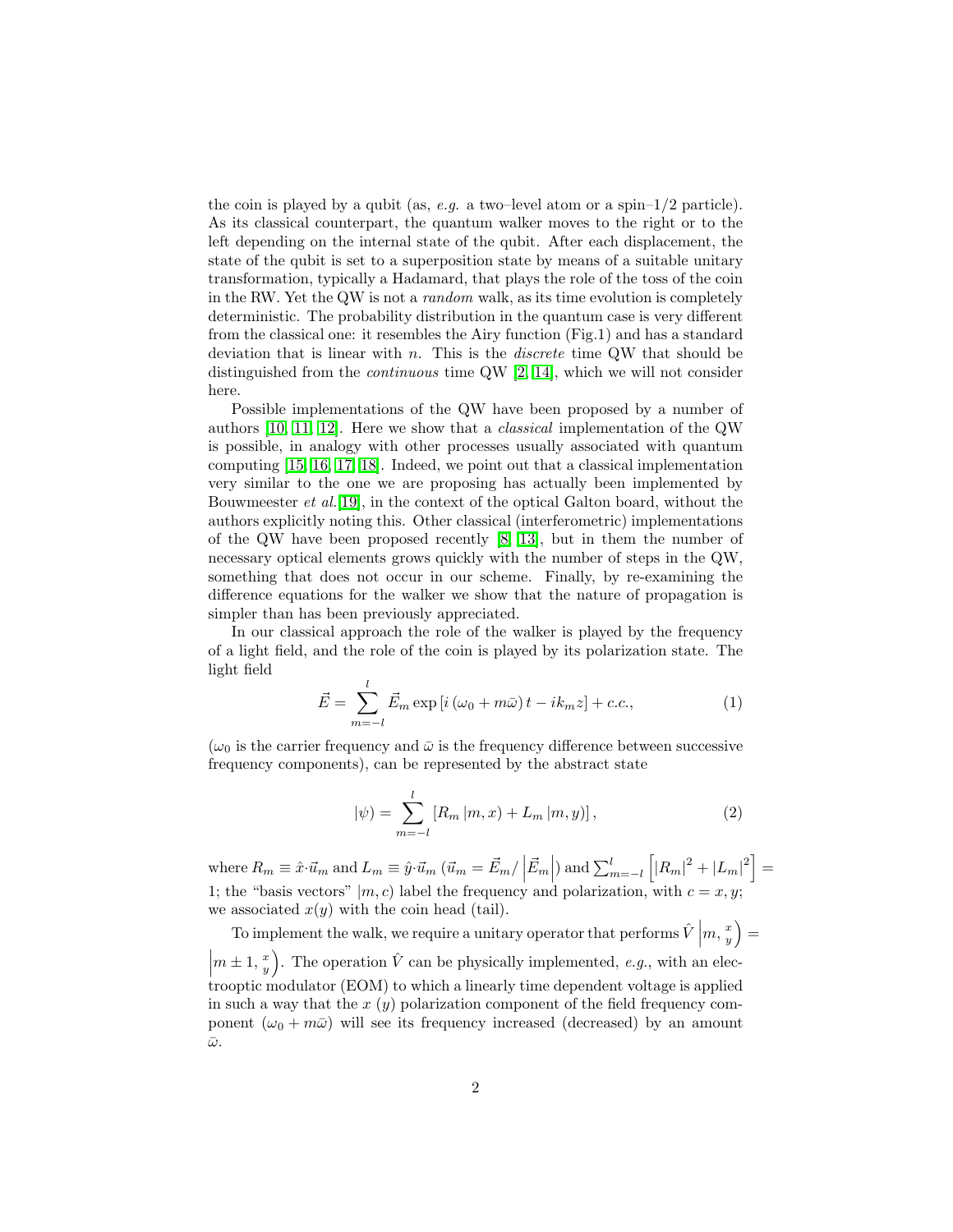After each jump in the frequency of the field, a Hadamard transformation,  $\hat{H}\left|m,\frac{x}{y}\right>=\frac{1}{\sqrt{2}}$  $\frac{1}{2}$   $[m, x) \pm [m, y)]$  has to be implemented. This can be done optically by means of a half–wave plate (HWP) with its fast axis forming an angle  $\pi/8$  with respect to the  $\hat{x}$  axis [\[15,](#page-6-2) [16\]](#page-6-3). Finally, the QW is implemented by the repeated action on the state of the operator  $H\dot{V}$ , *i.e.* after *n* iterations  $|\psi(n)\rangle = \left[\hat{H}\hat{V}\right]^n |\psi(0)\rangle$ , that can be written

$$
|\psi(n)\rangle = \sum_{m=-N}^{+N} \left[ R_{m,n} | m, x \right] + L_{m,n} | m, y \rangle ] \tag{3}
$$

<span id="page-2-0"></span>
$$
R_{m,n} = \frac{1}{\sqrt{2}} \left( R_{m-1,n-1} + L_{m+1,n-1} \right),\tag{4}
$$

<span id="page-2-1"></span>
$$
L_{m,n} = \frac{1}{\sqrt{2}} \left( R_{m-1,n-1} - L_{m+1,n-1} \right),\tag{5}
$$

where  $R_{m,0} = L_{m,0} = 0$  if  $m \neq 0$  and  $R_{m,-1} = L_{m,-1} = 0 \forall m$ . These are the standard QW equations. Finally, the intensity of each frequency component of the light field, which is the optical analog of the probability of finding the walker at position m at iteration (time) n, is given by  $P_{m,n} = |R_{m,n}|^2 + |L_{m,n}|^2$ , which is represented in Fig.1.

In order to implement  $n$  steps the best option is to introduce the described elements in an optical cavity, Fig.2. The cavity imposes a constraint that the optical frequencies must fit within its set of eigenfrequencies. Thus, the time dependent electric field applied to the EOM and the cavity length must be adjusted in such a way that the frequency shift  $\bar{\omega} = f \omega_{FSR}$  with  $\omega_{FSR}$  the cavity free spectral range and  $f$  an integer number. Consider,  $e.g.,$  that a light pulse with a spectral width  $\Delta\omega$  is initially injected in the cavity. Then, in order to perform a step of the QW at each cavity roundtrip, the step size  $\bar{\omega}$  must be large enough to avoid significant overlap between the spectrum of the displaced pulses thus the frequency steps being well resolved. The total number of steps that can be made in this QW then depends on both cavity losses and EOM bandwidth.

The experiment of Bouwmeester et al. [\[19\]](#page-6-6) can be seen as a realization of the QW very similar to the one proposed here. These researchers proposed and studied, both theoretically and experimentally, an optical implementation of the Galton Board (the quincunx). What they actually implement is a grid of Landau-Zener crossings through which a light beam propagates, and concentrate on the study of recurrences in the light spectrum. A simplified version of their experimental device is that represented in Fig.2, but with the QWP replaced by a second EOM with its axis rotated  $\pi/4$  with respect to the first EOM, which introduces a dephasing between the two polarization components. Although this unitary operation does not correspond to a Hadamard transformation, it can be shown that it leads to an essentially identical QW [\[5\]](#page-5-3) (details to be reported elsewhere). The main difference with our proposal is that the frequency shift introduced by the EOM is *smaller* than  $\omega_{FSR}$  and then each step in the QW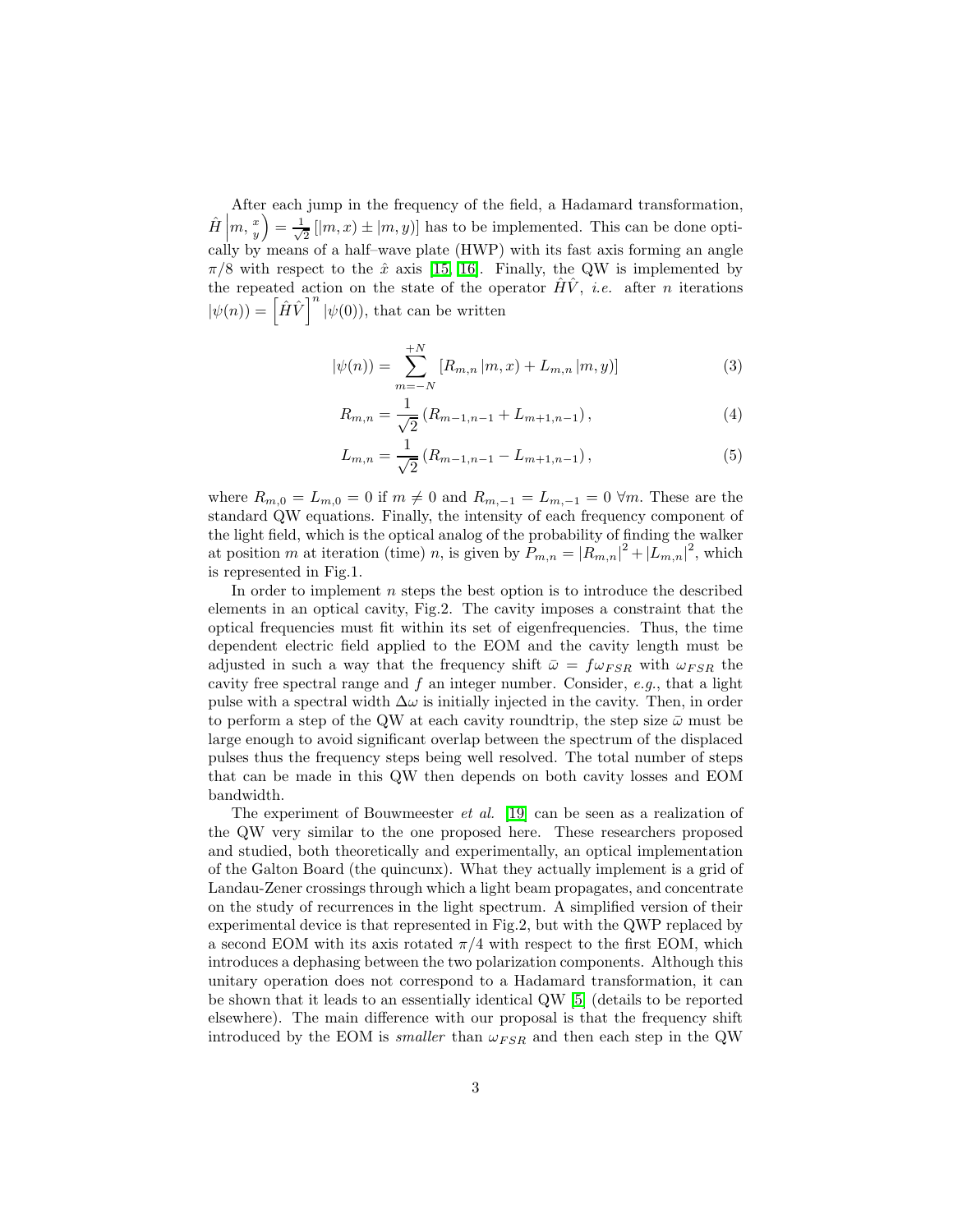takes several cavity roundtrips. In Fig.6 of their paper [\[19\]](#page-6-6) the QW is clearly seen. Bouwmeester et al. [\[19\]](#page-6-6) considered this case as a demonstration of the coherence quality of their system, and did not note its significance to QWs; their focus on the observation of recurrences in the spectrum led them to study other aspects of their system.

Let us now re–examine the linear difference difference equations  $(4,5)$  $(4,5)$ . They admit a formal solution that has been studied from a number of points of view, usually with a focus on identifying its asymptotic behavior for large  $n \geq 3, 9, 14$  $n \geq 3, 9, 14$  $n \geq 3, 9, 14$ as it allows for the extraction of much information. Nevertheless the formal solutions presented to date do not rely explicitly on a crucial feature of Eqs. [\(4](#page-2-0)[,5\)](#page-2-1), which we now explain, that greatly simplifies a physical understanding of their solution. A little algebra reveals that the solutions  $R_{m,n}$  and  $L_{m,n}$  of [\(4,](#page-2-0)[5\)](#page-2-1) also satisfy

$$
a_{m,n+1} = a_{m,n-1} + \frac{1}{\sqrt{2}} \left[ a_{m-1,n} - a_{m+1,n} \right], \quad a = R, L.
$$
 (6)

<span id="page-3-0"></span>This is a remarkable equation, since it demonstrates a dynamical independence of the evolution of the two coin states  $R$  and  $L$ . Thus there are two essentially independent walks, coupled only by the first step that links the  $a_{m,1}$  to the  $a_{m,0}$ . After that the two walks can be studied independently of each other.

The most naive continuous limit of  $(6)$  would involve a first derivative with respect to time and a first derivative with respect to space, and would suggest waves propagating only towards  $+\infty$  for both R and L, in apparent violation of the symmetry of the problem. But this is too simplistic, given that for both  $R$  and  $L$  one can look for solutions of the form,

$$
a_{m,n} = A_{m,n}^+ + (-1)^n A_{m,n}^- \tag{7}
$$

<span id="page-3-3"></span><span id="page-3-1"></span>where  $A_m^{\pm}$  satisfy

$$
A_{m,n+1}^{\pm} - A_{m,n-1}^{\pm} = \pm \frac{1}{\sqrt{2}} \left[ A_{m-1,n}^{\pm} - A_{m+1,n}^{\pm} \right],
$$
 (8)

restoring the symmetry. Of course, there is not a unique specification of the  $A_m^{\pm}$ in terms of the fundamental  $a_m$ , since

<span id="page-3-2"></span>
$$
a_{m,0} = A_{m,0}^+ + A_{m,0}^-,\tag{9}
$$
  

$$
a_{m,1} = A_{m,1}^+ - A_{m,1}^-.
$$

The specification of the  $a_{m,0}$  and  $a_{m,1}$ , which completely specifies the initial conditions required to solve [\(6\)](#page-3-0), does not suffice to determine the initial conditions  $A_{m,0}^{\pm}$  and  $A_{m,1}^{\pm}$  required for the solution of [\(8\)](#page-3-1) uniquely. Nonetheless, it is possible to rigorously develop the solution of the equations [\(6\)](#page-3-0) in terms of the fields  $A_{m,n}^{\pm}$ ; this we defer to a later publication. The point we wish to stress here is that in the limit of  $A_{m,n}^{\pm}$  that are slowly varying in n and m we can introduce continuous functions  $A^{\pm}(x,t)$  and understand [\(8\)](#page-3-1) as the discretization of the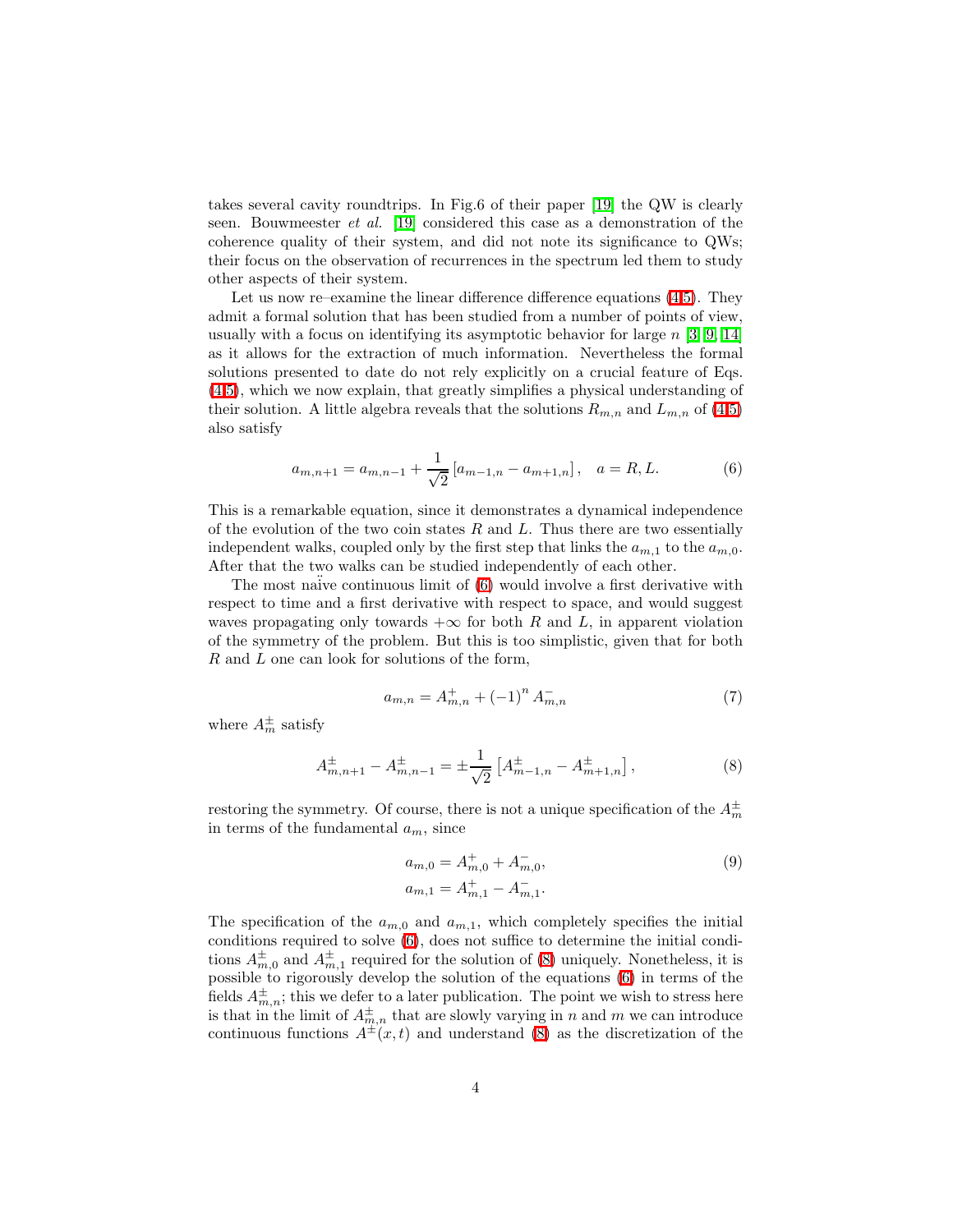differential equation

$$
\sum_{k=0}^{\infty} \frac{(\Delta t)^{2k+1}}{(2k+1)!} \frac{\partial^{2k+1}}{\partial t^{2k+1}} A^{\pm}(x,t) = \mp \frac{1}{\sqrt{2}} \sum_{k=0}^{\infty} \frac{(\Delta x)^{2k+1}}{(2k+1)!} \frac{\partial^{2k+1}}{\partial x^{2k+1}} A^{\pm}(x,t), \quad (10)
$$

where  $\Delta t$  and  $\Delta x$  denote the temporal and spatial increments, respectively. Keeping only the first two terms and approximating the third derivative in time using the equation at the lowest order we obtain

<span id="page-4-1"></span><span id="page-4-0"></span>
$$
\frac{\partial}{\partial \tau} A^{\pm} (\xi, \tau) = \mp \frac{1}{\sqrt{2}} \left[ \frac{\partial}{\partial \xi} + \frac{1}{12} \frac{\partial^3}{\partial \xi^3} \right] A^{\pm} (\xi, \tau) \tag{11}
$$

where  $\tau = t/\Delta t$  and  $\xi = x/\Delta x$ . In this slowly-varying approximation the conditions [\(9\)](#page-3-2) can be approximated as

$$
A^{\pm}(m(\Delta x), 0) \approx A^{\pm}_{m,0} = \frac{1}{2} (a_{m,0} \pm a_{m,1}),
$$
 (12)

where we have made use of Eq.[\(7\)](#page-3-3) and assumed that  $a_{m,1} = A^+_{m,1} - A^-_{m,1} \approx$  $A_{m,0}^+ - A_{m,0}^-$ . Thus in this limit [\(12\)](#page-4-0) provides the initial conditions for [\(11\)](#page-4-1) and those equations can be solved by Fourier analysis. There are then two fields  $A^{\pm}(\xi, \tau)$  that can be associated with each side of the coin. This feature persists when the rigorous solution is constructed in this terminology, where there is a (temporal) "ferromagnetic" field  $A_{m,n}^+$  and an "antiferromagnetic" field  $(-1)^n A_{m,n}^-$  for each coin side.

Returning to Eq. $(11)$  we make use of Eqs. $(12)$  and take as initial conditions  $A^{\pm}(\xi,0) = a_{0,0}G(0) \pm a_{-1,1}G(-1) \pm a_{1,1}G(1)$ , with  $G(\xi_0) = \mathcal{N} \exp \left[ -(\xi - \xi_0)^2 / (2\alpha)^2 \right]$ and  $\mathcal N$  a normalization factor; here we build in the fact that [\(11\)](#page-4-1) is only correct for the long wavelength components by taking an initial condition that "smears out" the lower wavelength components. The solution is easily found analytically [\[20,](#page-6-8) [21\]](#page-6-9) for  $A^{\pm}(\xi, \tau)$ , and we can write the final result (up to a normalization factor) for both R and L as  $a(\xi, \tau) = A^+(\xi, \tau) + (-1)^n A^-(\xi, \tau)$ , with

<span id="page-4-2"></span>
$$
A^{\pm} (\xi, \tau) = a_{0,0} Z (\pm \xi, \tau)
$$
\n
$$
\pm a_{-1,1} Z (\pm (\xi + \xi_0), \tau) \pm a_{1,1} Z (\pm (\xi - \xi_0), \tau),
$$
\n
$$
Z (\xi, \tau) = \frac{2\pi}{\mathcal{B}^{1/3}} \exp\left(\frac{3\mathcal{A}\mathcal{B}\mathcal{C} + 2\mathcal{C}^3}{3\mathcal{B}^2}\right) A_i \left(\frac{\mathcal{A}\mathcal{B} + \mathcal{C}^2}{\mathcal{B}^{4/3}}\right),
$$
\n(14)

where  $\mathcal{A} = \xi - \tau/\sqrt{2}$ ,  $\mathcal{B} = \tau/(4\sqrt{2})$ ,  $\mathcal{C} = \alpha^2$  and  $A_i(x)$  is the Airy function [\[21\]](#page-6-9); the R and L solutions differ only through the different values of  $a_{m,0}$  and  $a_{m,1}$ appearing in  $(13)$ . The appearance of Airy functions in the full solutions of  $(4,5)$  $(4,5)$ [\[9\]](#page-5-9) can thus be understood as associated with the form of equation [\(11\)](#page-4-1), which workers in fiber optics will recognize as the classical equation for the propagation of light in a fiber with no group velocity dispersion but a third-order dispersion term. The linear dependence of the standard deviation on  $n$  arises, of course, simply because of this propagation. Solution [\(13\)](#page-4-2) is represented in Fig.1(b) for  $\alpha = 0.4$ , and the similarity with the QW in Fig.1(a) is clearly apparent.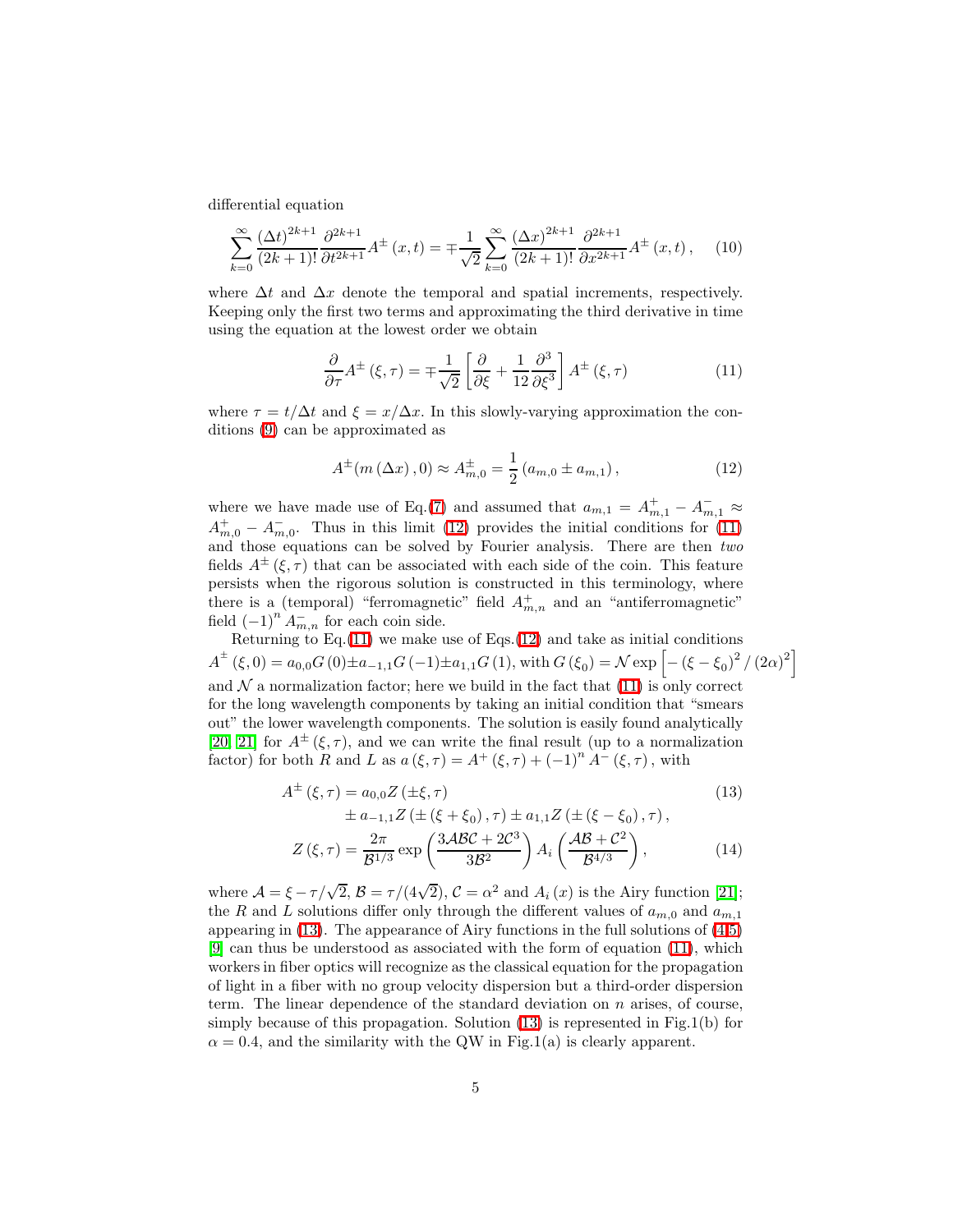In conclusion: We have shown that the QW along a line can be simulated in a purely classical implementation, involving nothing more than wave interference of electromagnetic fields. And, indeed, it has in fact already been simulated in the laboratory in the work of Bouwmeester et al. [\[19\]](#page-6-6).

Further, this classical nature of the propagation is perhaps not surprising. After all, the standard QW is a generalization of the quantum mechanical problem of a spinless particle with hopping amplitudes between sites, familiar from solid state physics if the time variable is continuous. That latter problem, which gives a simple Schrödinger equation in its continuum limit, is clearly classical in the nature of its propagation, as attested to by the appearance of the Schrödinger equation in classical beam propagation problems. The generalization involved in concocting the standard QW problem is the inclusion of a spin variable. What we have shown here is that this generalization does not affect the dynamics in an essential way. Except for an initial coupling in the first two time steps, the evolutions of the amplitudes associated with the two sides of the coin proceed independently.

This work has been supported in part by the UK Engineering and Physical Sciences Research Council and the European Union. ER acknowledges financial support from the Ministerio de Educación, Cultura y Deportes of the Spanish Goverment (Grant PR20002-0244). JES acknowledges financial support from the Natural Sciences and Engineering Research Council of Canada. We gratefully acknowledge fruitful discussions with V. Kendon.

## <span id="page-5-0"></span>References

- <span id="page-5-1"></span>[1] Y. Aharonov, L. Davidovich, and N. Zagury, Phys. Rev. A 48, 1687 (1993)
- <span id="page-5-8"></span>[2] E. Farhi and S. Gutmann, Phys. Rev. A 58, 915 (1998)
- <span id="page-5-2"></span>[3] A. Nayak, and A. Vishwanath, e-print [quant-ph/0010117](http://arxiv.org/abs/quant-ph/0010117)
- <span id="page-5-3"></span>[4] J. Kempe, e-print [quant-ph/0205083](http://arxiv.org/abs/quant-ph/0205083)
- <span id="page-5-4"></span>[5] N. Shenvi, J. Kempe, and K.B. Whaley, Phys. Rev. A 67, 052307 (2003)
- [6] A.M. Childs, R. Cleve, E. Deotto, E. Farhi, S. Gutmann, and D. A. Spielman, e-print [quant-ph/0209131](http://arxiv.org/abs/quant-ph/0209131)
- <span id="page-5-7"></span>[7] V. Kendon and B. Tregenna, Phys. Rev. A 67, 042315 (2003)
- <span id="page-5-9"></span>[8] M. Hillery, J. Bergou, and E. Feldman, e-print [quant-ph/0302161](http://arxiv.org/abs/quant-ph/0302161)
- [9] H.A. Carteret, M.E.H. Ismail, and B. Richmond, e-print [quant-ph/0303105](http://arxiv.org/abs/quant-ph/0303105)
- <span id="page-5-6"></span><span id="page-5-5"></span>[10] B.C. Travaglione and G.J. Milburn, Phys. Rev. A 65, 032310 (2002)
- [11] W. Dür, R. Raussendorf, V.M. Kendon, and H.-J. Briegel, Phys. Rev. A 66, 052319 (2002)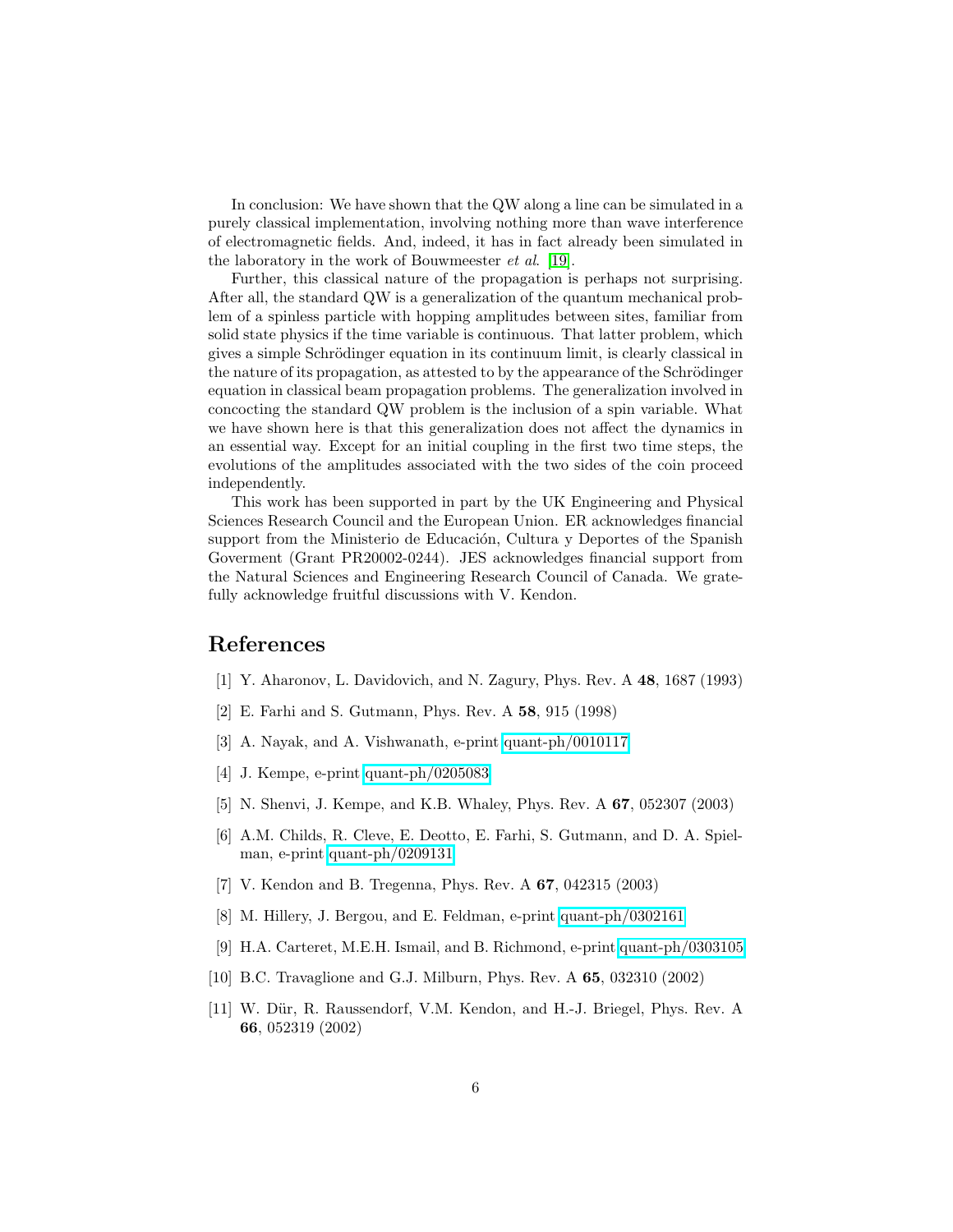- <span id="page-6-1"></span>[12] B.C. Sanders, S.D. Bartlett, B. Tregenna, and P.L. Knight, Phys. Rev. A 67, 042305 (2003)
- <span id="page-6-7"></span><span id="page-6-0"></span>[13] H. Jeong, M. Paternostro, and M.S. Kim, e-print [quant-ph/0305008](http://arxiv.org/abs/quant-ph/0305008)
- <span id="page-6-2"></span>[14] J. Kempe, Contemp. Phys. (to be published), e-print [quant-ph/0303081](http://arxiv.org/abs/quant-ph/0303081)
- <span id="page-6-3"></span>[15] R.J.C. Spreeuw, Phys. Rev. A 63, 062302 (2001)
- <span id="page-6-4"></span>[16] N.J. Cerf, C. Adami, and P.G. Kwiat, Phys. Rev. A 57, R1477 (1998)
- [17] P.G. Kwiat, J.R. Mitchell, P.D.D. Schwindt, and A.G. White, J. Mod. Opt. 47, 157 (2000)
- <span id="page-6-6"></span><span id="page-6-5"></span>[18] N. Bhattacharya, H.B. van Linden van den Heuvell, and R.J.C. Spreeuw, Phys. Rev. Lett. 88, 137901 (2002)
- [19] D. Bouwmeester, I. Marzoli, G.P. Karman, W. Schleich, and J.P. Woerdman, Phys. Rev. A 61, 013410 (2000)
- <span id="page-6-9"></span><span id="page-6-8"></span>[20] M. Miyagi and S. Nishida, Appl. Opt. 18, 678 (1979)
- [21] M. Abramowitz and I. A. Stegun, Handbook of Mathematical Functions (Dover, New York, 1970), pp.446,475

## Figure Captions

**Figure 1:** (a) Probability distribution for  $n = 200$  for both the classical (dashed) and quantum (continuous) random walks. The initial conditions chosen for calculating the QW were  $R_{0,0} = 1/\sqrt{2}$  and  $L_{0,0} = i/\sqrt{2}$ , see Eqs.[\(4,](#page-2-0)[5\)](#page-2-1). Notice that the quantum  $P_m$  is null for odd m at odd n. We have represented only nonzero values. (b) Continuous limit of the QW as given by Eq.[\(13\)](#page-4-2) for  $\alpha = 0.4$  and  $t = 200$  with the same initial conditions as in (a).

Figure 2: Scheme for the optical implementation of the QW in a Fabry-Perot cavity. The electrooptic modulator (EOM) shifts the field frequency up or down in  $\bar{\omega}/2$  depending on its polarization and a quarter-wave plate (QWP) with its axis forming an angle  $\pi/8$  with respect to the x-axis, performs the Hadamard transformation (notice that the light passes twice through each intracavity element every roundtrip).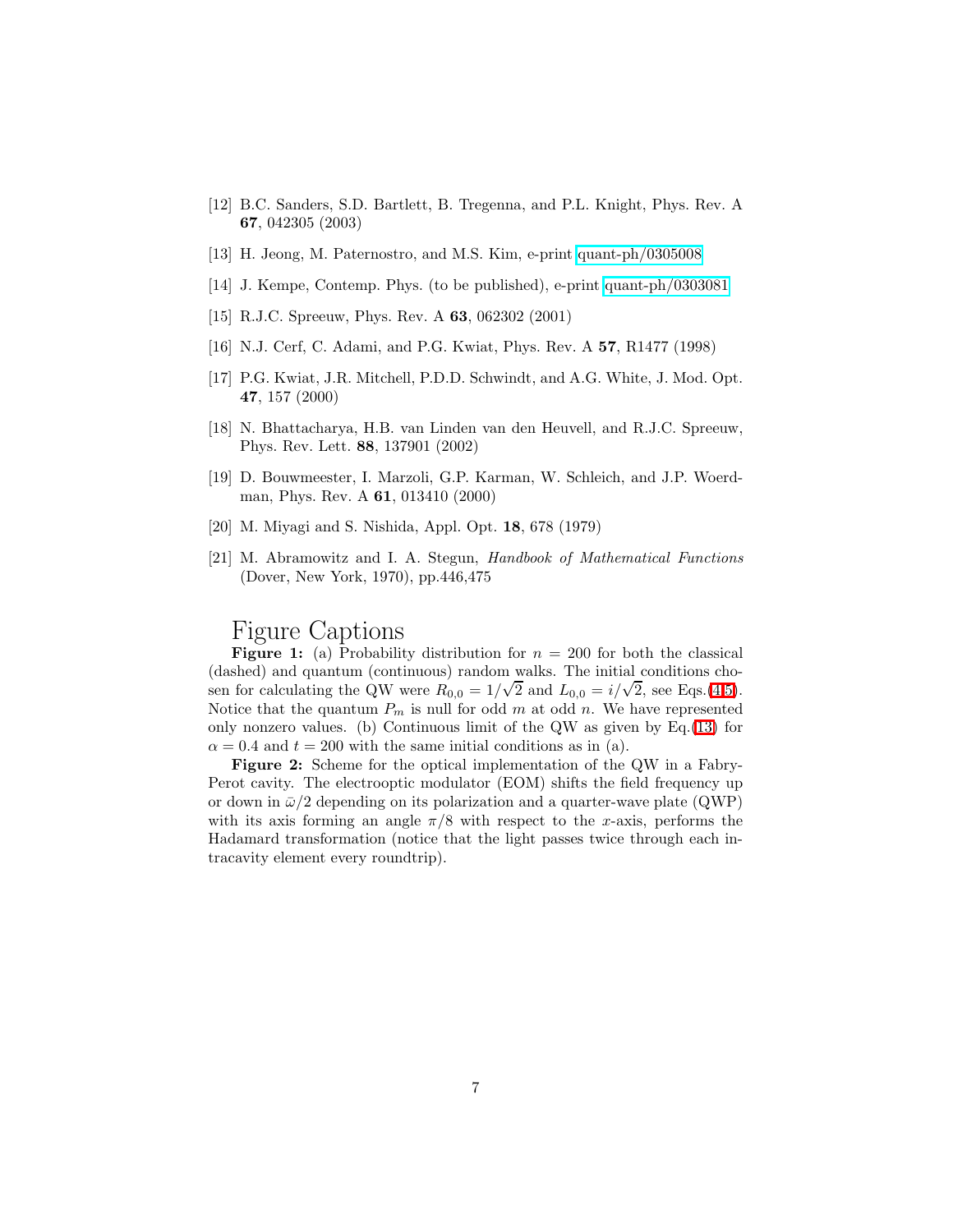